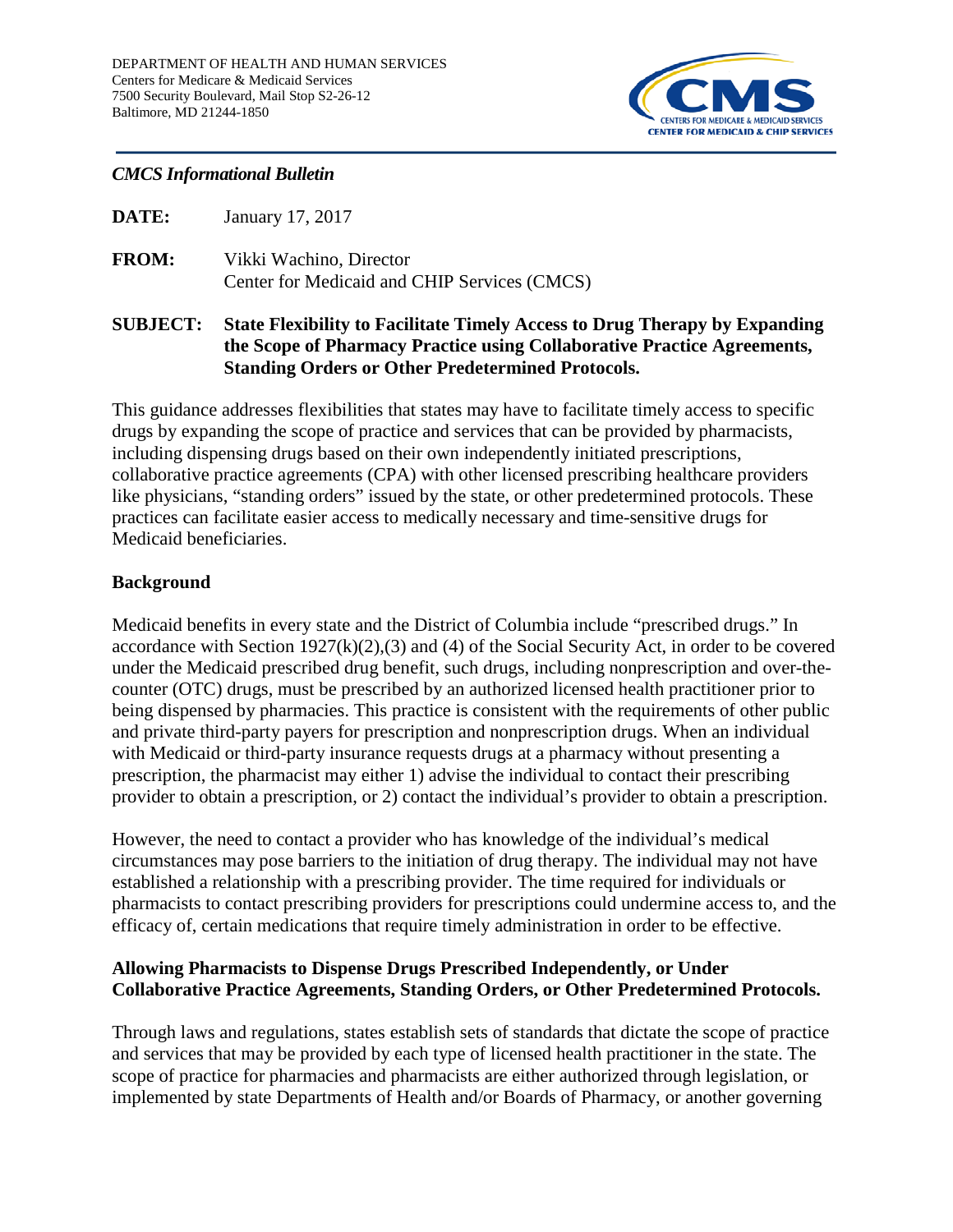#### CMCS Informational Bulletin – Page 2

body authorized by the state, and in addition to drug dispensing, may enable pharmacists to provide a range of clinical services that include the initiation, modification and monitoring of a patient's drug therapy. This scope of practice is typically tailored to meet state, jurisdiction or institution-specific public health needs related to specific diseases, conditions, epidemics, drugs or drug classes. In its definition of the authorized scope of practice for pharmacists, a state can specify that pharmacists can dispense certain drugs either 1) after independently prescribing them, or 2) after entering into collaborative practice agreements (CPA) under which the pharmacists operate under authority delegated by another licensed practitioner with prescribing authority, 3) under "standing orders" issued by the state, or 4) based on some other predetermined state authorized protocols. Forty-eight (48) states and Washington D.C. use one or more of these methods that, in effect, expand pharmacists' scope of practice.<sup>[1](#page-1-0)</sup>.

States are implementing these approaches to help address a number of national public health challenges. For example, given the opioid epidemic, these approaches can help reduce the incidence of mortality and other complications from opioid overdoses by ensuring timely access to naloxone, the opioid overdose reversal drug. Naloxone is a drug indicated for the complete or partial reversal of narcotic depression, including respiratory depression induced by opioids that include natural and synthetic narcotics, propoxyphene, methadone and certain narcotic-antagonist analgesics<sup>[2](#page-1-1), [3](#page-1-2)</sup>. The drug prevents or reverses the potential life-threatening effects of opioids, including respiratory depression, sedation, and hypotension, thereby allowing an opioid overdose victim to resume normal breathing. In cases of an opioid overdose emergency, naloxone is most effective with rapid onset of action, which requires it to be administered in a timely manner. In most states, naloxone can only be provided by prescription or medication order during the regular course of medical care, which typically starts after the ambulance first responders have arrived, or in the emergency room, at which point, precious time may have been lost. However, given the importance of timely naloxone administration, states can use their authority to define the scope of practice for pharmacists to include the ability to dispense the drug for individuals, including Medicaid beneficiaries, prior to overdose emergencies. This can help to ensure the drug is available in the community at the time of a suspected overdose, enabling the immediate initiation of this potentially life-saving drug treatment. To help ensure that naloxone is on hand for life-threatening emergencies, forty  $(40)$  $(40)$  $(40)$  states<sup>4</sup> authorize

<span id="page-1-0"></span><sup>&</sup>lt;sup>1</sup> National Alliance of State Pharmacy Associations (NASPA)/ National Association of Boards of Pharmacy (NABP) "Convened Meeting on Statewide Protocols for Pharmacist Prescribing" Meeting Notes, March 2016 (Accessed on October 4, 2016)

<span id="page-1-1"></span><sup>2</sup> Naloxone hydrochloride FDA-approved drug label Information. Obtained from

<span id="page-1-2"></span><http://dailymed.nlm.nih.gov/dailymed/drugInfo.cfm?setid=76f7eee1-d524-43a4-a868-ffa9f29638a6> <sup>3</sup> "Best Practices for Addressing Prescription Opioid Overdoses, Misuse and Addiction" Obtained from <https://www.medicaid.gov/federal-policy-guidance/downloads/cib-02-02-16.pdf>

<span id="page-1-3"></span><sup>4, 8</sup> Alabama, Alaska, Arkansas, California, Colorado, Delaware, Florida, Georgia, Hawaii, Illinois, Indiana, Iowa, Kentucky, Louisiana, Maine, Maryland, Massachusetts, Minnesota, Mississippi, Nevada, New Hampshire, New Jersey, New Mexico, New York, North Carolina, North Dakota, Ohio, Oregon, Pennsylvania, Rhode Island, South Carolina, South Dakota, Tennessee, Texas, Utah, Vermont, Virginia, Washington, West Virginia and Wisconsin authorize pharmacists to dispense naloxone by standing orders. California, Delaware, Massachusetts, New York and Oregon require pharmacists participate in naloxone administration programs in order to dispense the drug under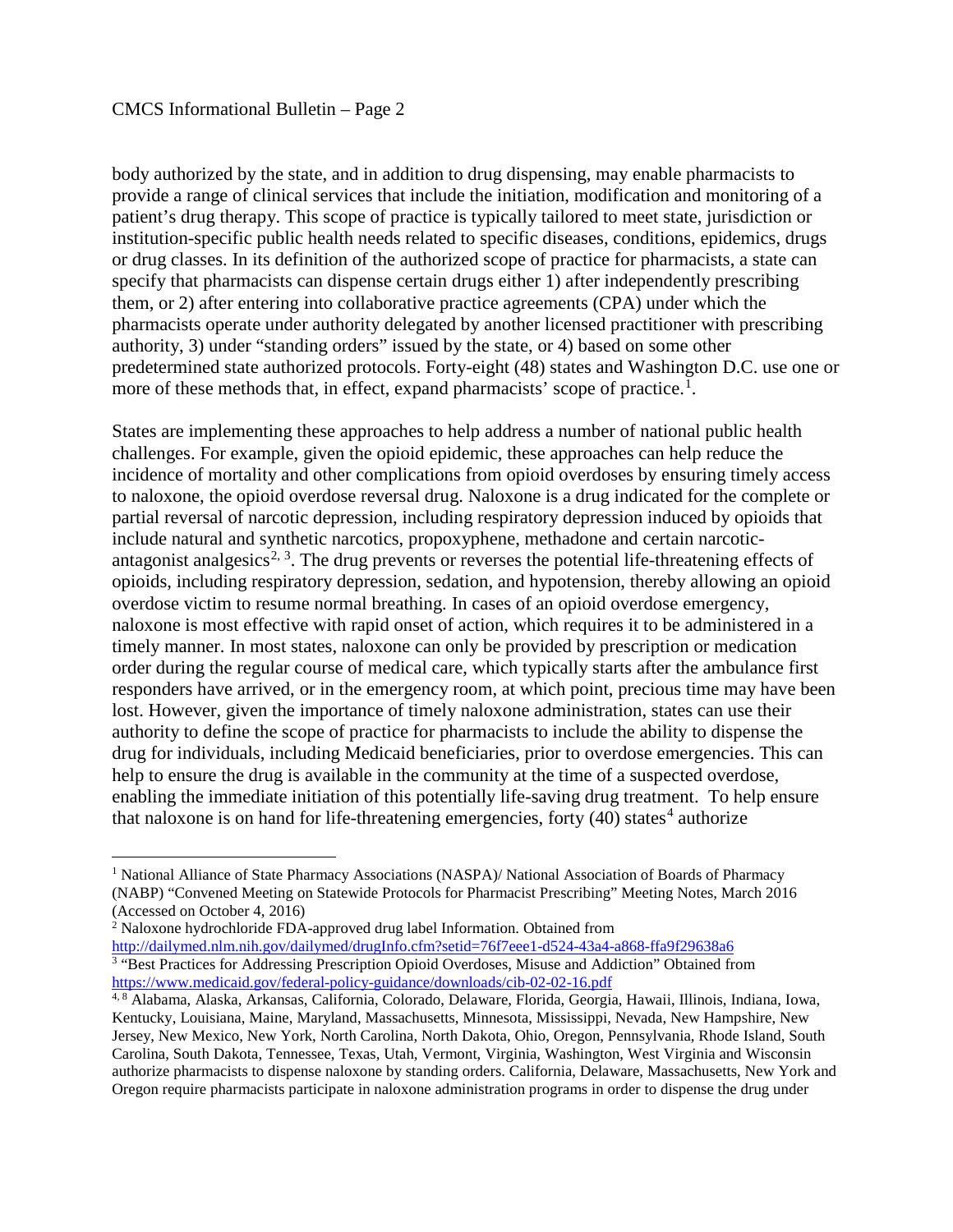### CMCS Informational Bulletin – Page 3

pharmacists to dispense naloxone under standing orders issued by licensed healthcare providers authorized by law to prescribe an opioid antagonist, or by the states' top medical officials, for example the state physician general., or both. Five (5) of these states require pharmacists to participate in a naloxone administration training program.<sup>[5](#page-2-0)</sup>

When exercised, these flexibilities can also play an important role in facilitating the initiation of nicotine replacement therapy and other tobacco cessation treatment. Lung cancer is the leading cause of cancer death and the second most diagnosed cancer in both men and women in the United States. Although cigarette smoking is the number one cause of lung cancer, the disease can also be caused by using other types of tobacco such as pipes or cigars. In 2011, fourteen (14) percent of all cancer diagnoses and twenty-seven (27) percent of all cancer deaths were due to lung cancer. After increasing for decades, lung cancer rates are decreasing nationally, as fewer people smoke cigarettes.<sup>[6](#page-2-1)</sup> In California and New Mexico; the two states that have expanded their pharmacists' scope of practice related to tobacco cessation drug therapy, pharmacists are able to initiate, modify and manage nicotine replacement and tobacco cessation drug therapy to assist patients interested in quitting cigarettes in the community setting without requiring them to contact their primary care providers for a prescription. This seamless process provides an improved patient experience, encourages adherence to the therapy, and increases the patients' chances of overcoming nicotine dependence.

These flexibilities are also instrumental to the prevention of influenza viral infections and epidemics by enabling pharmacists to administer flu-shots in community pharmacies. . Specifically, seventeen (17) states permit pharmacists to prescribe and administer flu shots independently. The remaining thirty-three (33) states and the District of Columbia permit pharmacists to administer flu-shots based on either CPAs, standing orders, prescriptions from authorized prescribers, other protocols or a combination of some of these methods. Individuals visit pharmacies requesting to receive a flu-shot, and ask the pharmacists to bill their third-party payers. The pharmacists determine the appropriate vaccine formulations, product and dosages for the specific individual based on their age, health status, health history and other health conditions, then initiate prescriptions independently or based on CPAs, standing orders or other protocols and submit the claims to the third-party payers. If covered and reimbursed by the third party, the pharmacists administer the vaccinations to the individual. If not covered, and therefore not reimbursed by the third party, the patient has the option of paying out-of-pocket for the vaccine. When covered, this process provides for seamless and timely delivery of care to patients, which is an important factor in encouraging the public to obtain a flu-shot.

 $\overline{a}$ standing orders according to "Naloxone Overdose Prevention Laws" – published on [http://lawatlas.org/datasets/laws-regulating-administration-of-naloxone.](http://lawatlas.org/datasets/laws-regulating-administration-of-naloxone) Updated through July 1, 2016 (Accessed on December 5, 2016).

<span id="page-2-1"></span><span id="page-2-0"></span><sup>6</sup> "Basic Information About Lung Cancer" – https://www.cdc.gov/cancer/lung/basic\_info/ (Accessed on December 6, 2016)